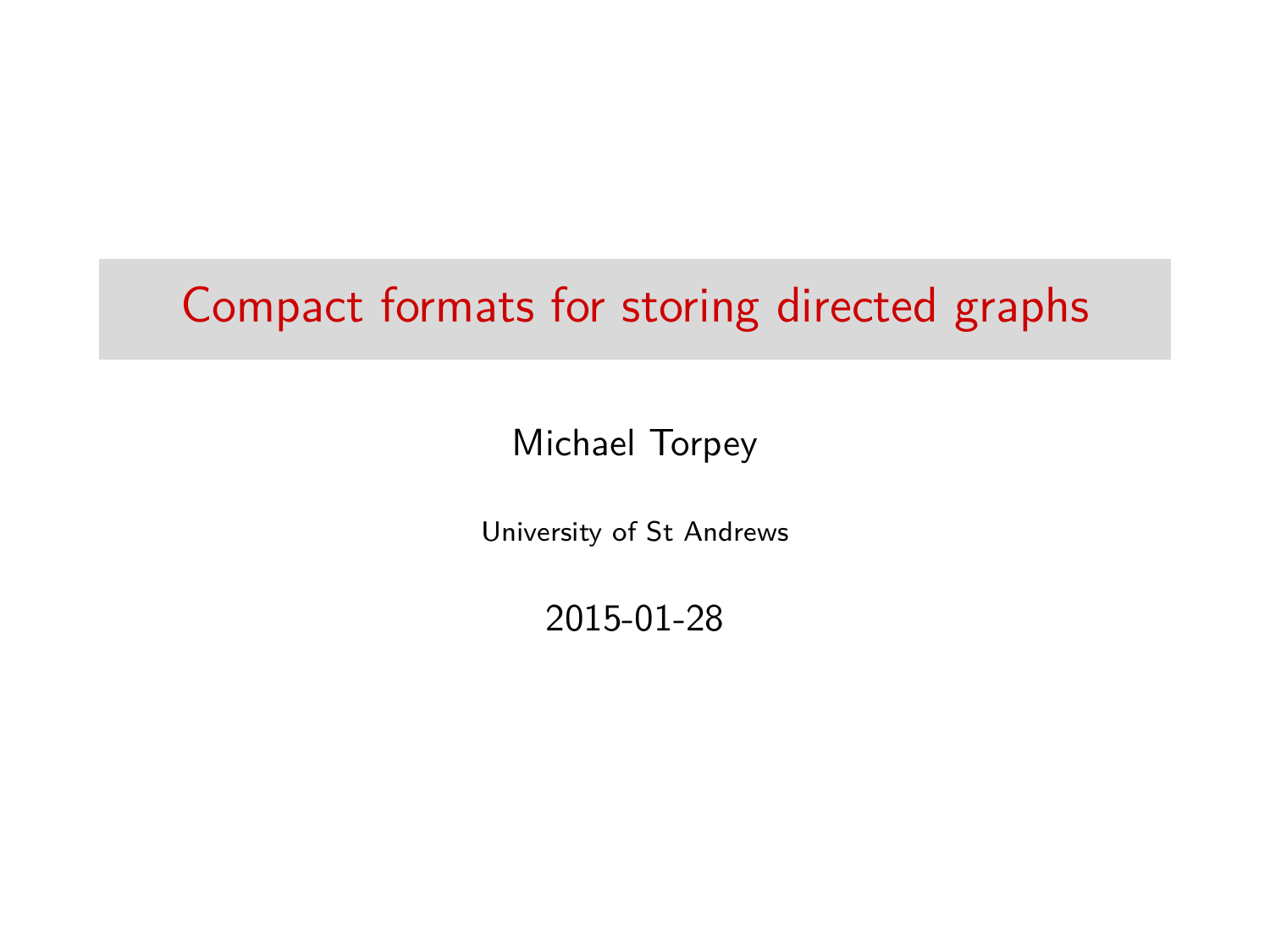## Representing digraphs

How do we represent this digraph?

- $\blacktriangleright$  Edge set: {(1*,* 1)*,*(1*,* 2)*,*(2*,* 4)*,*(2*,* 5)*,*(4*,* 2)}
- $\blacktriangleright$  Adjacencies: ({1*,* 2}*,* {4*,* 5}*,* { }*,* {2}*,* { })
- $\blacktriangleright$  Adjacency matrix:

|                | $\overline{2}$ | 3 | 5 |
|----------------|----------------|---|---|
|                |                |   |   |
| $\sqrt{2}$     |                |   |   |
| $\overline{3}$ |                |   |   |
| 4              |                |   |   |
| $\overline{5}$ |                |   |   |

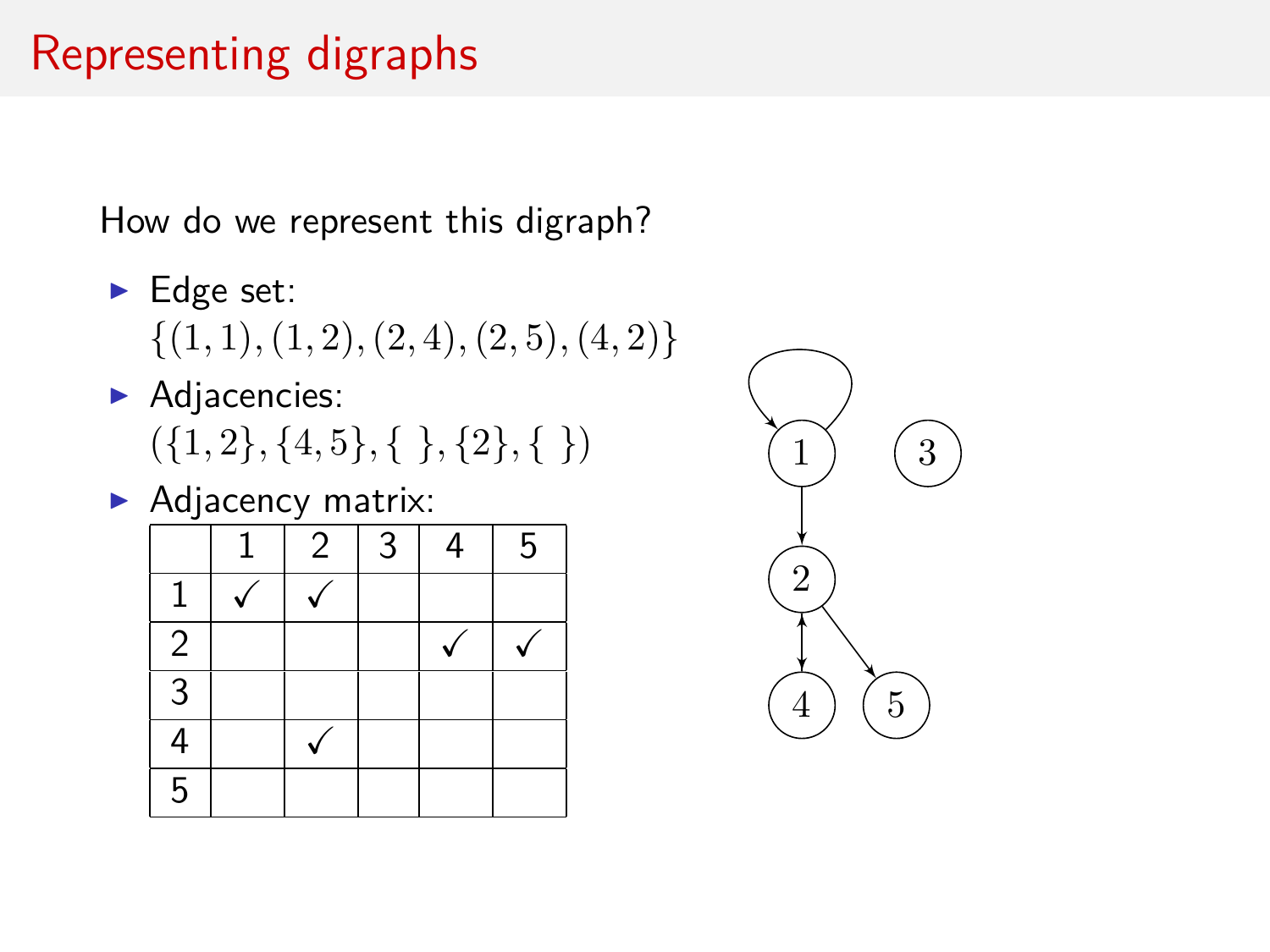## Storing as text

- Edge set:  $\{(1, 1), (1, 2), (2, 4), (2, 5), (4, 2)\}\$
- $\triangleright$  Adjacencies list:  $({1, 2}, {4, 5}, { }, {2}, {})$
- $\blacktriangleright$  Adjacency matrix

Print the edge set: Print the adjacencies: Print a matrix:

| 1 > 1 | 1,2 | 11000 |
|-------|-----|-------|
| 1 > 2 | 4,5 | 00011 |
| 2 > 4 |     | 00000 |
| 2 > 5 | 2   | 01000 |
| 4 > 2 |     | 00000 |
|       |     |       |

(19 characters) (∼ 4*e*) (11 characters)  $(\sim 2e + v)$ (25 characters) (∼ *v* 2 )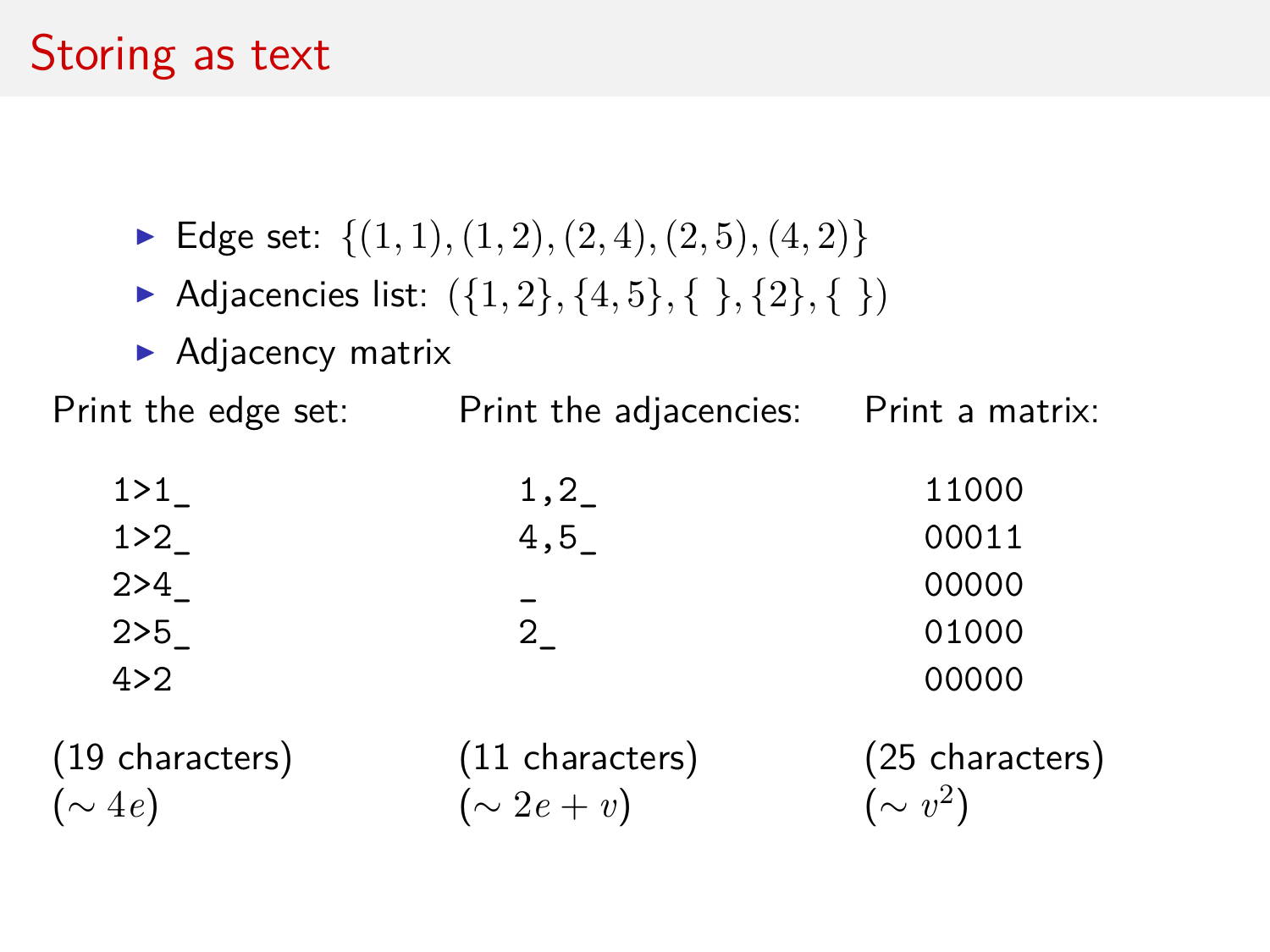## The matrix approach: Digraph6



- ► 10000 10010 00000 01000 01000
- $\triangleright$  100001 001000 000010 000100 000000
- $\triangleright$  33 8 2 4 0
- $\geq 96$  71 65 67 63
- $\sim$  $G$  A C ?
- ► +D'GAC? (7 characters)
- $\blacktriangleright$  Always characters in the set: ?@ABCDEFGHIJKLMNOPQRSTUVWXYZ[\]^ \_'abcdefghijklmnopqrstuvwxyz{|}~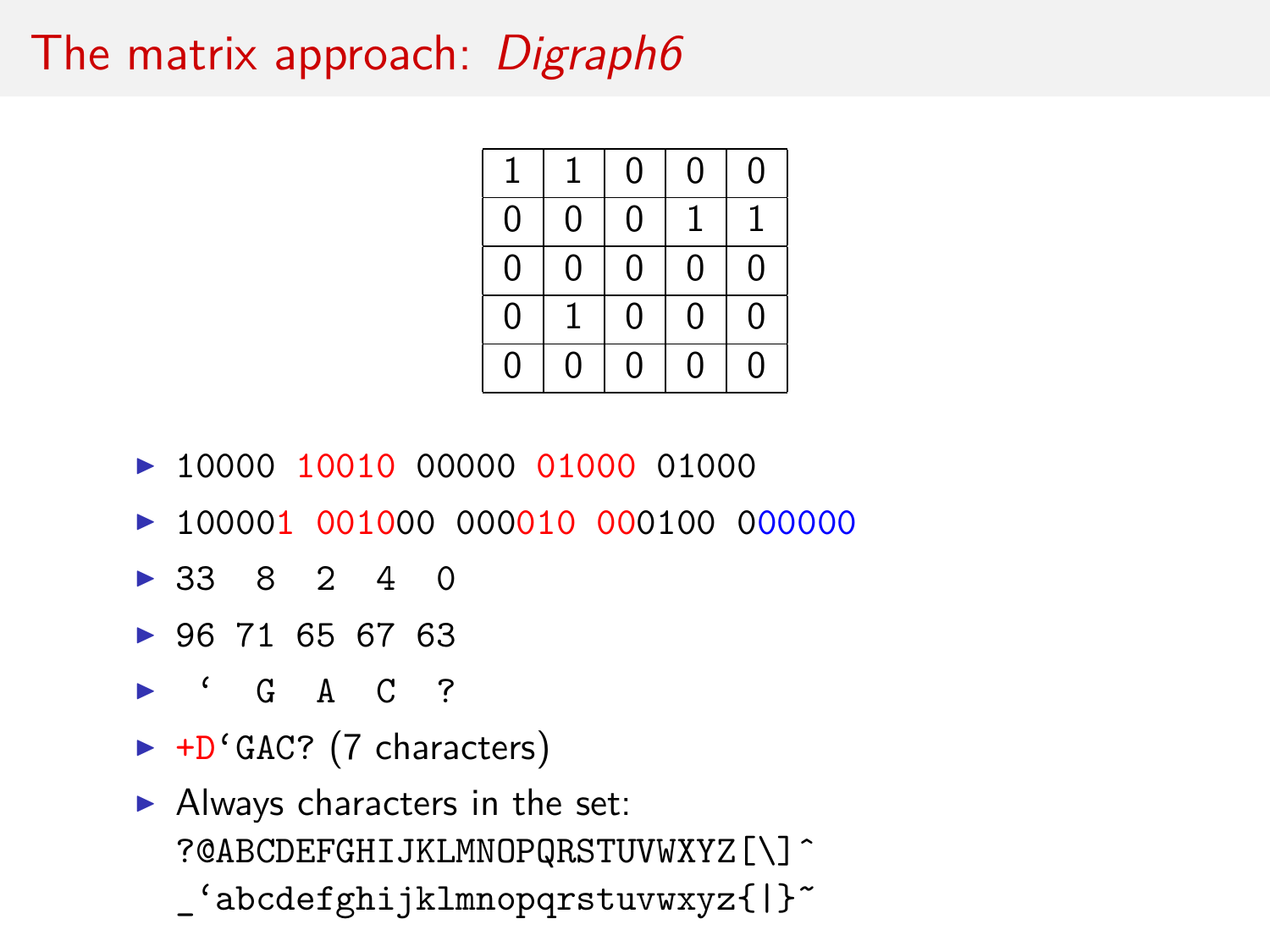The adjacencies/edge-set approach: Disparse6

- Edge set:  $\{(1, 1), (1, 2), (2, 4), (2, 5), (4, 2)\}$
- $\blacktriangleright$  (1, 3) (0, 0) (0, 1) (1, 3) (1, 4)
- <sup>I</sup> 1 **3** 0 **1** 1 **5** 0 **0** 1 **0** 1 **3** 0 **1** 1 **1**
- <sup>I</sup> 1 **011** 0 **001** 1 **101** 0 **000** 1 **000** 1 **011** 0 **001** 1 **001**
- ▶ 101100 011101 000010 001011 000110 011111
- <sup>I</sup> 44 29 2 11 6 31
- ▶ 107 92 65 74 69 94
- $\triangleright$  k \ A J E  $\hat{}$
- $\blacktriangleright$  . Dk\AJE^ (9 characters)